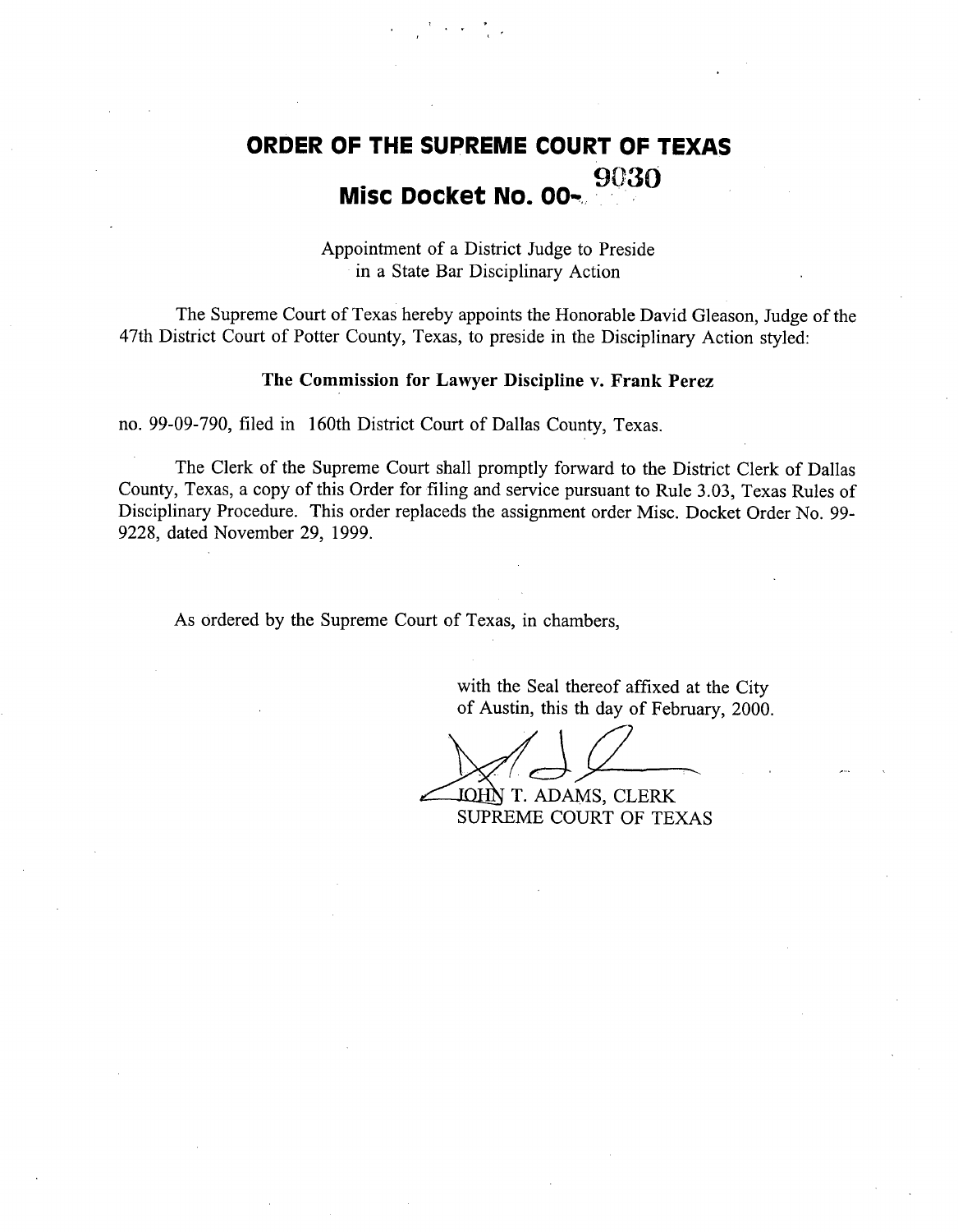This assignment, made by Misc. Docket No. 00-9030 is also an assignment by the Chief Justice of the Supreme Court pursuant to Texas Government Code, §74.057.

 $\sim 10$ 

Signed this  $\sqrt{5}$  day of February, 2000.

Y)

Thomas R. Phillips Chief Justice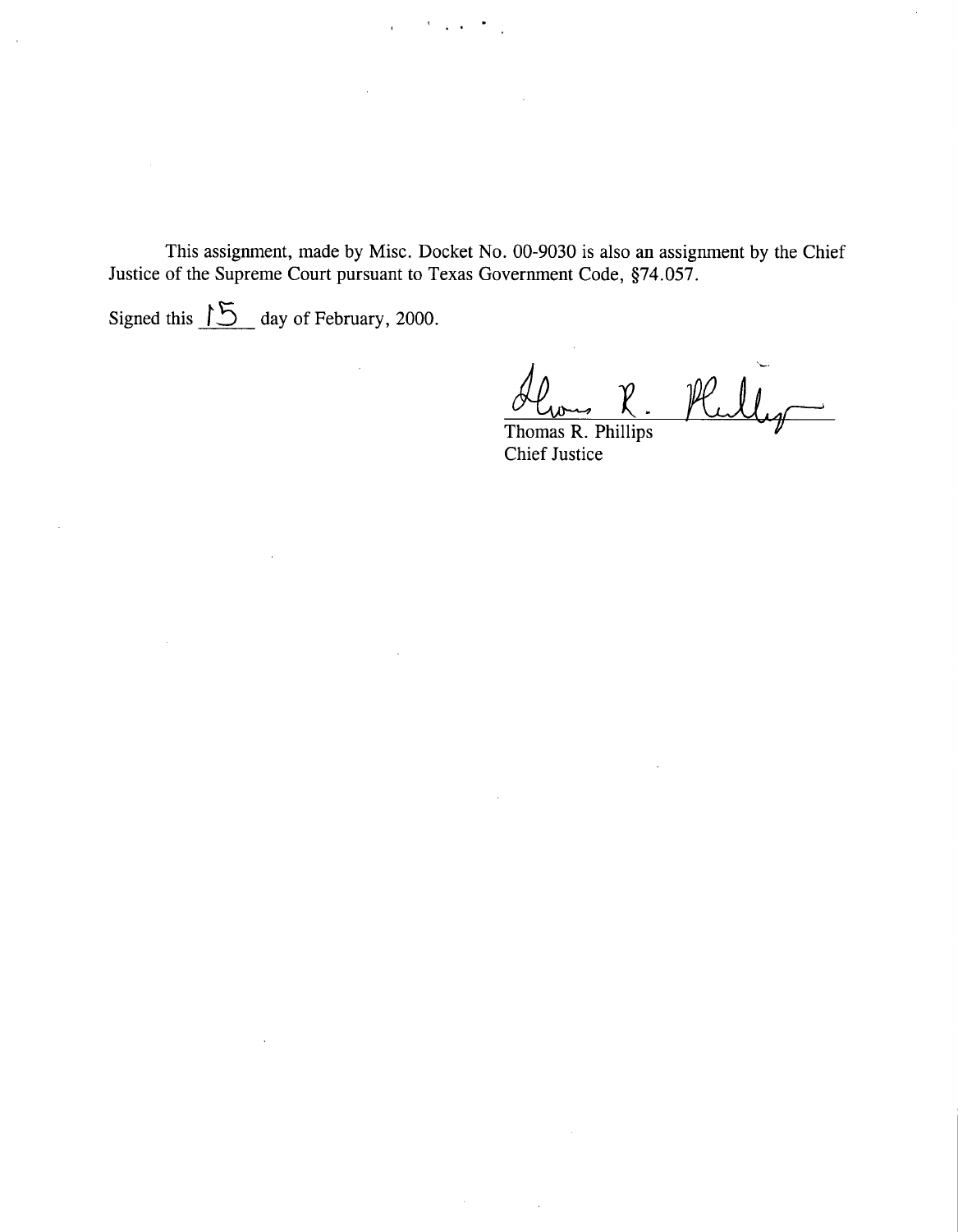

## The Supreme Court of Texas

THOMAS R. PHILLIPS **201 West 14th Street Post** Office **Box 12248 Austin** TX 78711 **Telephone: 512/463-1312 Facsimile: 512/463-1365**

## FEB 18 2000

CLERK JOHN T. ADAMS

EXECUTIVE ASSISTANT WILLIAM L. WILLIS

DEPUTY EXECUTIVE ASST JIM HUTCHESON

ADMINISTRATIVE ASSISTANT NADINE SCHNEIDER

CHIEF JUSTICE

JUSTICES

NATHAN L. HECHT CRAIG T. ENOCH PRISCILLA R. OWEN JAMES A. BAKER GREG ABBOTT DEBORAH G. HANKINSON HARRIET O'NEILL ALBERTO R. GONZALES

> The Honorable Jim Hamlin District Clerk of Dallas County George L. Allen Courts Building 600 Commerce Street Dallas, Texas 75202

Dear Mr. **Hamlin:**

Pursuant to Rule 3.03 of the Texas Rules of Disciplinary Procedure, I am sending for filing State Bar of Texas Disciplinary Action styled: *The Commission for Lawyer Discipline v. Frank Perez,* and a copy of the Supreme Court's order appointing the Honorable David Gleason, Judge of the 47<sup>th</sup> District Court of Amarillo, Texas, to preside in this Disciplinary Action.

Sincerely,

### SIGNED

John T. Adams Clerk

cc: Honorable David Gleason Mr. Frank H. Pope, Jr. Mr. Frank Perez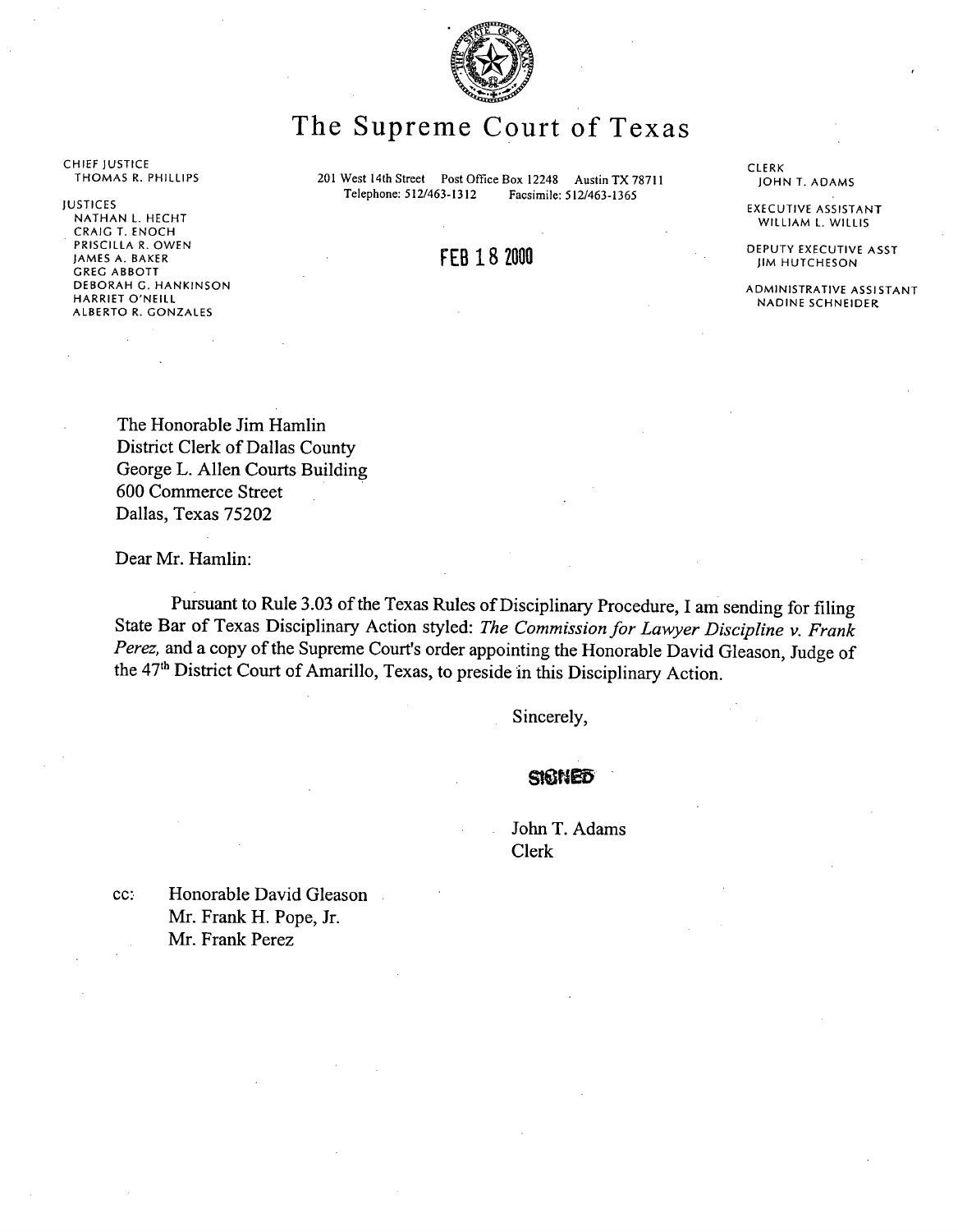

## The Supreme Court of Texas

201 West 14th Street Post Office Box 12248 Austin TX 78711<br>Telephone: 512/463-1312 Facsimile: 512/463-1365 Facsimile: 512/463-1365

FEB 18 2000

**CLERK** JOHN T. ADAMS

EXECUTIVE ASSISTANT WILLIAM L. WILLIS

DEPUTY EXECUTIVE ASST JIM HUTCHESON

ADMINISTRATIVE ASSISTANT **NADINE SCHNEIDER**

CHIEF JUSTICE THOMAS R. PHILLIPS

JUSTICES NATHANL. HECHT CRAIG T. ENOCH PRISCILLA R. OWEN JAMES A. BAKER GREG ABBOTT DEBORAH G. HANKINSON HARRIET O'NEILL ALBERTO R. GONZALES

> **Honorable David Gleason** Judge,  $47<sup>th</sup>$  District Court 3A Courts **Building 501 S. Fillmore Street Amarillo, Texas** 79101-2449

Dear Judge Gleason:

We enclose for your information a copy of the order of assignment, a copy of the Disciplinary Action, a copy of the notification letter to Mr. Pope and Mr. Perez, and a copy of the letter to the District Clerk of Dallas County.

We then recommend that, either before or immediately after you set the case for trial, the Dallas County District Court Administrative Office (214-653-6510) be contacted to reserve a courtroom, provide for a court reporter, etc. Finally, you should contact the Presiding Judge of the Administrative Judicial Region into which you have been assigned (214-653-2943) to obtain information on lodging, allowable expenses, and claims forms for your expenses incident to presiding over this disciplinary case.

Sincerely,

John T. Adams Clerk